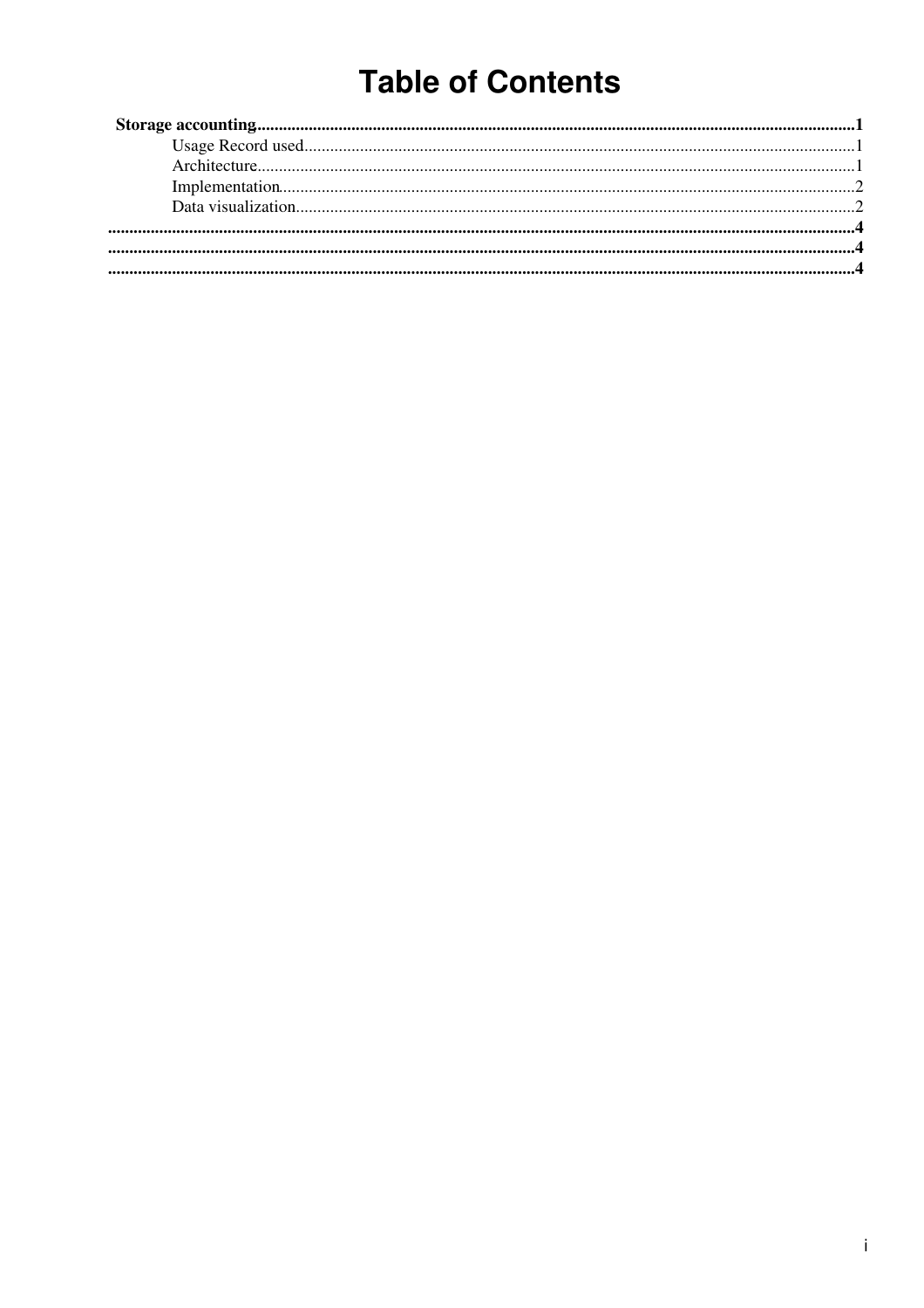# <span id="page-1-0"></span>**Storage accounting**

The following page contains the results of the Storage Accounting activity in progress at INFN-CNAF. This activity started at the beginning of March 2011 and is being carried out by Andrea Cristofori, Enrico Fattibene and Paolo Veronesi.

### <span id="page-1-1"></span>**Usage Record used**

The Usage Record (UR) utilized is generated in a way that allows a per file accounting. The fields that are part of the UR used are described on the paragraph "Architecture".

#### <span id="page-1-2"></span>**Architecture**

The Accounting System utilized to collect, send, store and publish data is DGAS. Data are collected at a site level, sent and stored to the designed HLR for that particular site (site or multi site HLR). *sysDefStorageAccounting* is the table that contains the data sent with the UR on the HLR. The first six columns describe the table attributes. The remaining columns contain the following fields: *GlueSchemaField* correspond to the Glue Schema parameter used; *Description* describe the meaning of the field; *AlwaysNULL* tells if the field, in the current implementation, is expected to be always NULL.

| <b>Field</b>      | <b>Type</b>     | $\overline{\mathbf{Null}}$ | Key        | <b>Default</b> | <b>Extra</b>   | <b>GlueSchemaField</b>          | Descriptivays!                                                 |                 |
|-------------------|-----------------|----------------------------|------------|----------------|----------------|---------------------------------|----------------------------------------------------------------|-----------------|
| ID                | bigint(20)      |                            | <b>MUL</b> | <b>NULL</b>    | auto_increment |                                 |                                                                |                 |
| RecordIdentity    | char(64)        |                            | PRI        |                |                |                                 | Hash of site,<br>VO, SA, and<br>TimeInstant<br>values          |                 |
| GlobalFileId      | char $(64)$ YES |                            |            | <b>NULL</b>    |                |                                 | Unique file<br>identifier<br>(LFC file<br>ID)                  | yes             |
| LocalFileId       | char $(64)$ YES |                            |            | <b>NULL</b>    |                |                                 | Local path of yes<br>file                                      |                 |
| GlobalGroup       | char $(64)$ YES |                            |            | <b>NULL</b>    |                |                                 | Grid site<br>name                                              | $\overline{no}$ |
| GlobalUsername    | char $(64)$ YES |                            |            | <b>NULL</b>    |                |                                 | Unique<br>identifier of<br>the user                            | yes             |
| LocalUserId       | char $(64)$ YES |                            |            | <b>NULL</b>    |                |                                 | Local user<br>ID                                               | yes             |
| Charge            | int(10)         | <b>YES</b>                 |            | <b>NULL</b>    |                |                                 | The charge<br>associated<br>with the<br>storage<br>utilization | yes             |
| <b>Status</b>     | char(64)        |                            |            |                |                |                                 | Status of a<br>request to<br>the storage<br>system             | yes             |
| Host              | char(64)        |                            |            |                |                | GlueChunkKey:<br>GlueSEUniqueID | Storage<br><b>Element</b> host                                 | no              |
| <b>SubmitHost</b> | char $(64)$ YES |                            |            | <b>NULL</b>    |                |                                 | The file<br>source host                                        | yes             |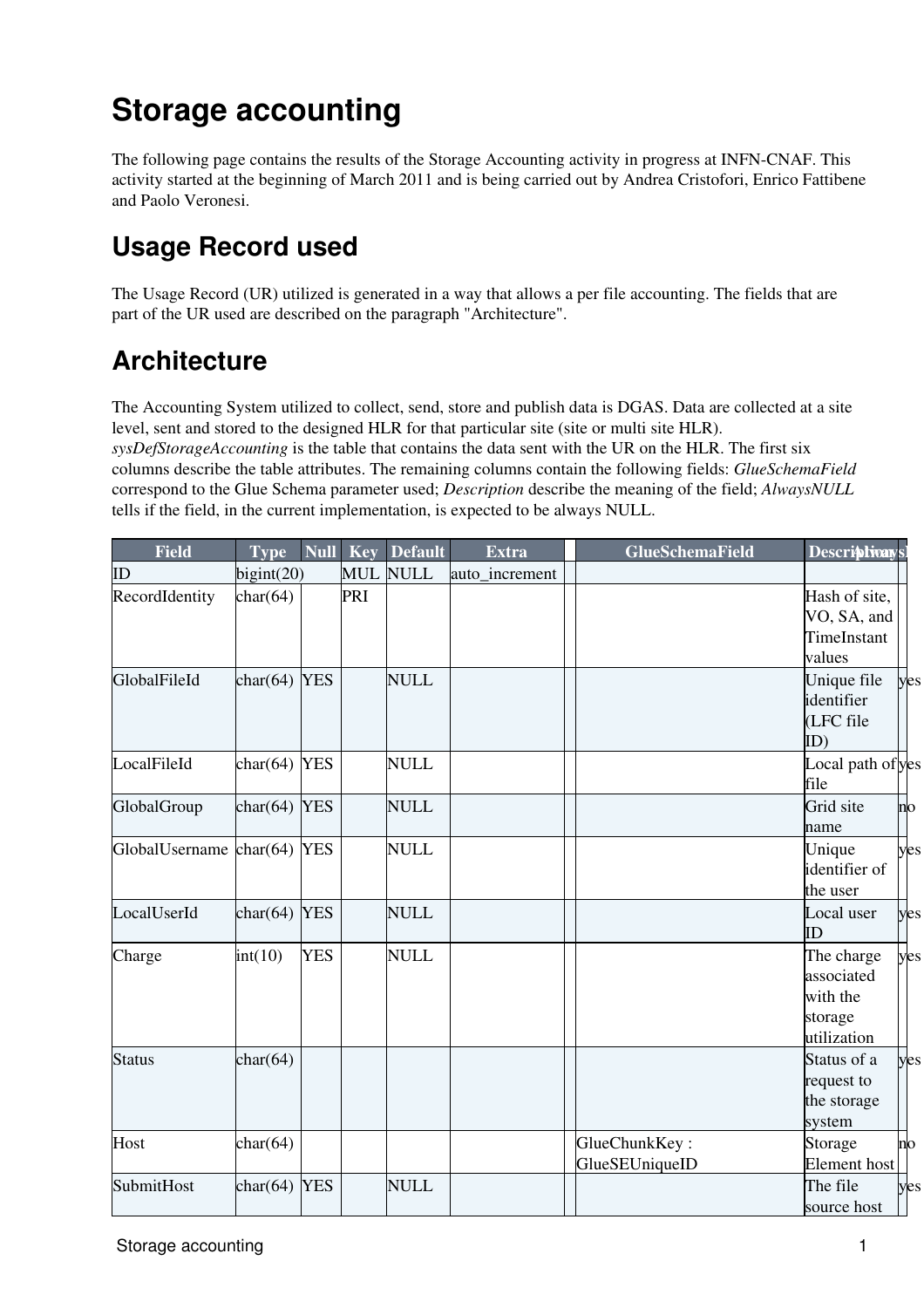| ProjectName         | char(64)        | <b>YES</b> | NULL        | GlueSAAccessControlBaseRule VO name |                                                        | no |
|---------------------|-----------------|------------|-------------|-------------------------------------|--------------------------------------------------------|----|
| ProjectPartition    | $char(64)$ YES  |            | NULL        | GlueSALocalID                       | Storage Area no<br>name                                |    |
| StorageType         | char $(64)$ YES |            | <b>NULL</b> |                                     | StoRM,<br>dCache,<br>DPM, etc.                         |    |
| ProtocolType        | $char(64)$ YES  |            | <b>NULL</b> |                                     | The protocol yes<br>used in the<br>event               |    |
| Network             | int(10)         | <b>YES</b> | <b>NULL</b> |                                     | The network yes<br>utilization<br>for the<br>operation |    |
| <b>Disk</b>         | int(10)         | <b>YES</b> | <b>NULL</b> | GlueSAUsedOnlineSize                | <b>Used space</b>                                      | no |
| <b>TimeDuration</b> | int(10)         | <b>YES</b> | <b>NULL</b> |                                     | Time<br>between 2<br>measures                          | no |
| TimeInstant         | int(10)         | <b>YES</b> | <b>NULL</b> |                                     | Time of the<br>measure                                 | no |
| ServiceLevel        | char $(64)$ YES |            | <b>NULL</b> |                                     | Persistent,<br>volatile, etc.                          |    |

### <span id="page-2-0"></span>**Implementation**

URs are, in the current implementation, generated by retrieving accounting data from the Information System. A dedicated script is run once a day from a UI and collects data for all the Italian sites. The URs are then sent to a test HLR.

## <span id="page-2-1"></span>**Data visualization**

HLRmon development server (hlrmon-dev.cnaf.infn.it) collects data from the configured HLR (at the moment the HLR used is the dgas-test-vm01.cnaf.infn.it test instance) typically once a day, aggregates them per day and stores the results in its internal DB. The table ( *sedata\_new*) that contains these data is described in the left half of the following table. The remaining columns correspond to: the corresponding field in the HLR table (if applicable) and the description of the field.

| <b>Field</b>            | <b>Type</b>        | <b>Null Key</b> |            | <b>Default</b>    | <b>Extra</b>   | <b>HLRTableField</b> | <b>Description</b>  |
|-------------------------|--------------------|-----------------|------------|-------------------|----------------|----------------------|---------------------|
| ID                      | bigint(20)         | N <sub>O</sub>  | <b>PRI</b> | <b>NULL</b>       | auto increment |                      |                     |
| <b>YYMMGG</b>           | date               | NO              |            | 0000-00-00        |                | TimeInstant          | Measurement         |
|                         |                    |                 |            |                   |                |                      | day                 |
| Site                    | varchar $(45)$     | <b>YES</b>      |            | NULL              |                | GlobalGroup          | Grid site nam       |
| <b>SEName</b>           | varchar $(45)$ YES |                 |            | <b>NULL</b>       |                | Host                 | Storage             |
|                         |                    |                 |            |                   |                |                      | Element             |
| VOName                  | varchar $(45)$     | <b>YES</b>      |            | NULL              |                | ProjectName          | <b>VO</b>           |
| <b>UsedSpace</b>        | bigint(20)         | YES             |            | NULL              |                | Disk                 | Used space          |
| Class                   | varchar $(45)$ YES |                 |            | <b>NULL</b>       |                | ProjectPartition     | <b>Storage Area</b> |
|                         |                    |                 |            |                   |                |                      | name                |
| last_mod_time_timestamp |                    | NO.             |            | CURRENT_TIMESTAMP |                |                      |                     |

Table *sedata\_new* schema

HLRmon does not store only information related to URs but it also stores, in another table, data related to the total and free space of each Storage Area (SA), the total space and the used space for each Storage Element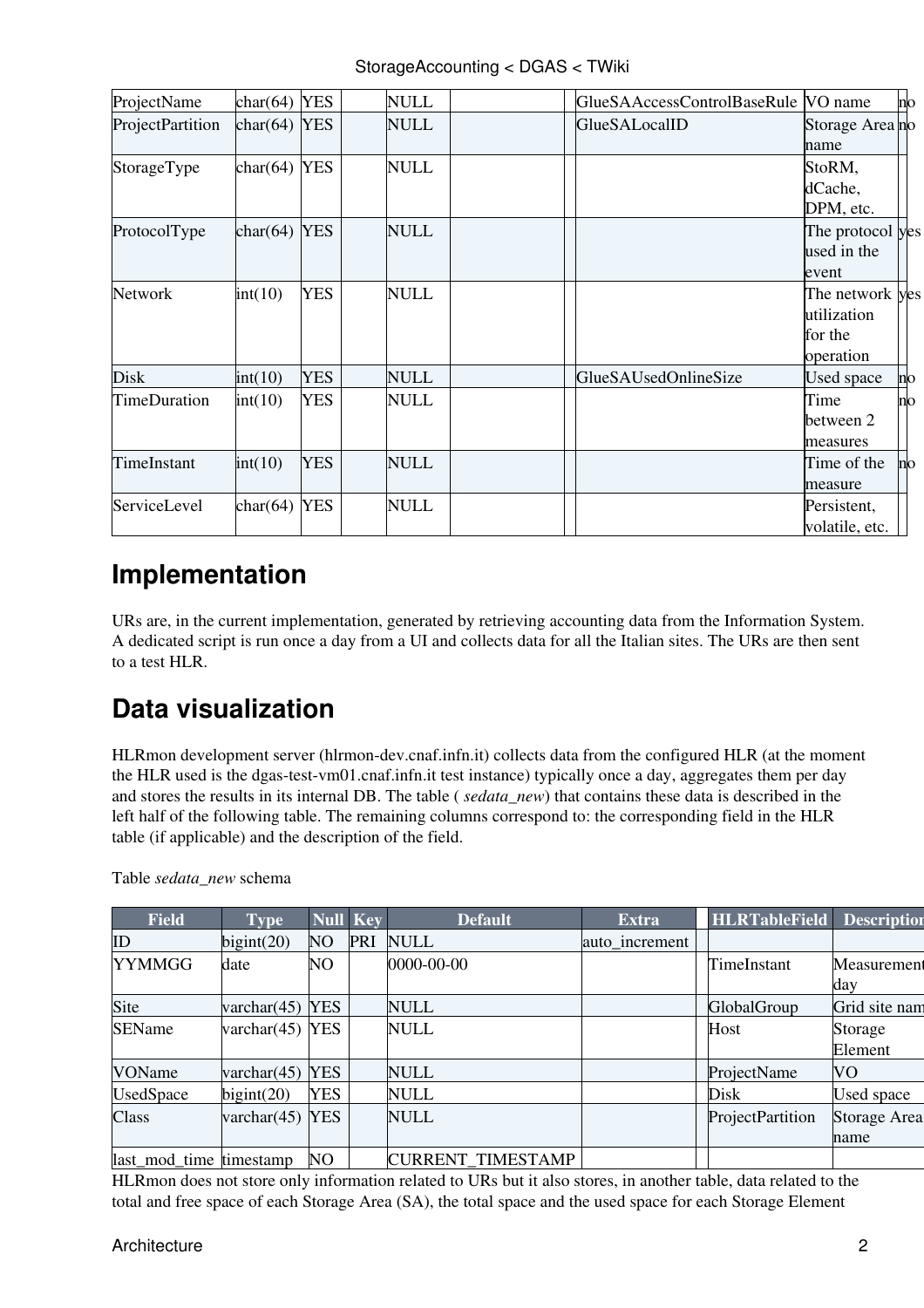(SE) taken directly from the Information System. This table ( *storage\_info\_system*) is described in the left half of the following table. The remaining columns correspond to: the corresponding field in the Glue Schema (if applicable) and the description of the field.

| <b>Field</b>            | <b>Type</b>        | <b>Null Key</b> |     | <b>Default</b>           | <b>Extra</b>   | <b>GlueSchemaField</b>       | <b>Desc</b>     |
|-------------------------|--------------------|-----------------|-----|--------------------------|----------------|------------------------------|-----------------|
| ID                      | bigint(20)         | NO <sub>1</sub> | PRI | <b>NULL</b>              | auto increment |                              |                 |
| <b>YYMMGG</b>           | date               | NO.             |     | 0000-00-00               |                |                              | Measu<br>day    |
| Site                    | varchar $(45)$     | <b>YES</b>      |     | NULL                     |                |                              | Grid s          |
| <b>SEName</b>           | varchar $(45)$ YES |                 |     | NULL                     |                | GlueSEUniqueID               | Storag<br>Eleme |
| <b>SETotalSpace</b>     | varchar $(45)$     | <b>YES</b>      |     | NULL                     |                | GlueSETotalOnlineSize        | SE tot          |
| <b>SEUsedSpace</b>      | bigint(20)         | <b>YES</b>      |     | NULL                     |                | GlueSEUsedOnlineSize         | SE us           |
| SATotalSpace            | bigint(20)         | <b>YES</b>      |     | <b>NULL</b>              |                | GlueSATotalOnlineSize SA tot |                 |
| <b>SAFreeSpace</b>      | bigint(20)         | <b>YES</b>      |     | NULL                     |                | <b>GlueSAFreeOnlineSize</b>  | SA fre          |
| Class                   | varchar $(45)$     | <b>YES</b>      |     | <b>NULL</b>              |                |                              | Storag<br>name  |
| last mod time timestamp |                    | <b>NO</b>       |     | <b>CURRENT TIMESTAMP</b> |                |                              |                 |

#### Table *storage\_info\_system* schema

HLRmon shows data aggregated per site, Storage Element and Storage Area. For each of these aggregation keys, and for the interval of time desired, a set of charts with the temporal trend is produced. Charts are available at:

*https://hlrmon-dev.cnaf.infn.it:8443/hlrmon/report/storage.php*

The same information can also be accessed in a tabular form, with the possibility to save it in xls format: *https://hlrmon-dev.cnaf.infn.it:8443/hlrmon/report/table\_storage.php*

A per-VO aggregation is not possible at the moment because a Storage Area can be shared among different VOs. In this case the Glue Schema allows the publication of the space used in the Storage Area, but not of the space used by each VO. For this case is not possible to know the space used by each VO.